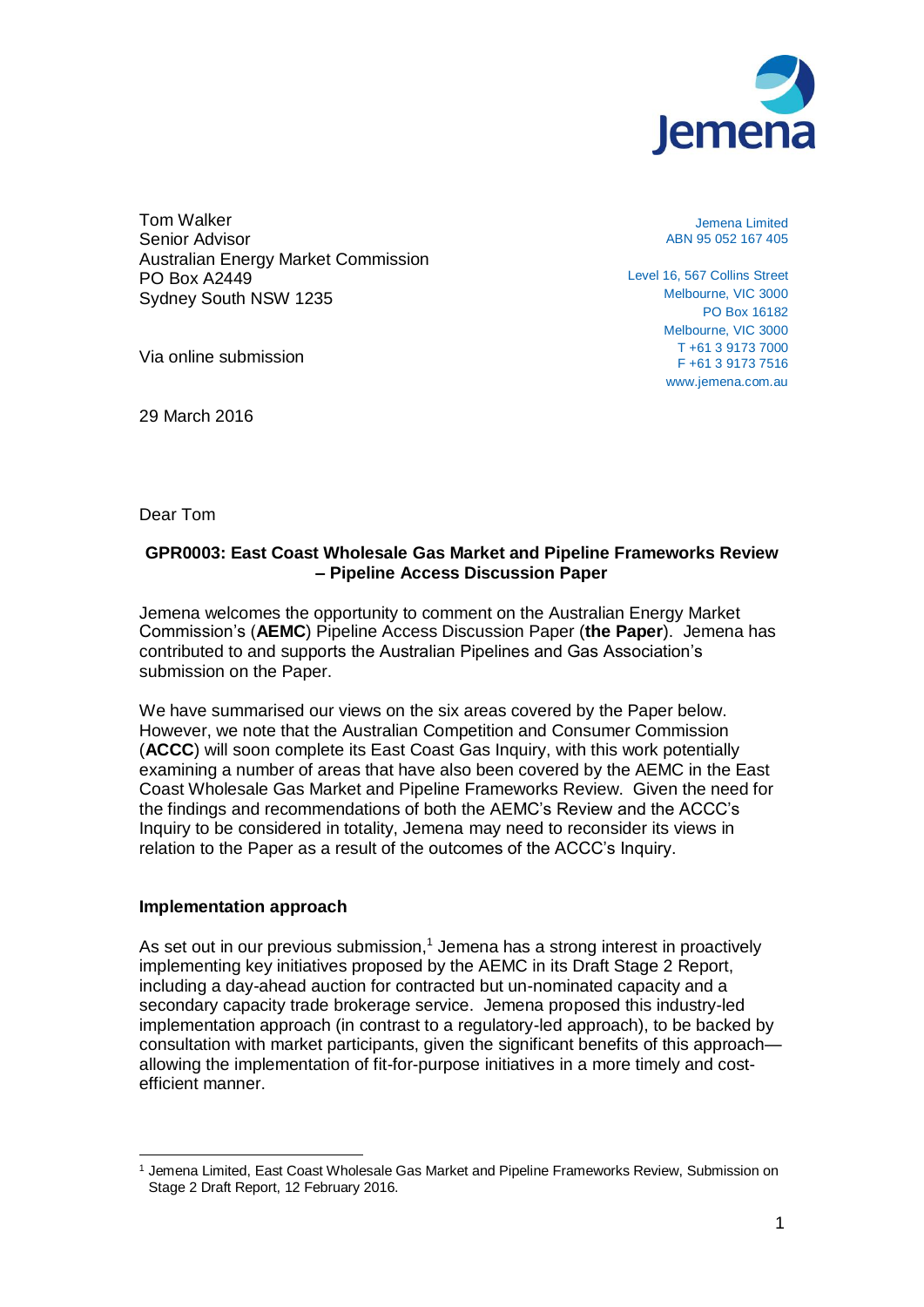However, we recognise the views of some market participants on the need for visibility, coordination and leadership of industry-led reform. We are therefore supportive in-principle of an Industry Council guiding, coordinating and leading consultation on the implementation of the AEMC's key recommendations by pipeline operators—the harmonisation of products to assist secondary trade, the refinement of capacity trading platforms and the introduction of auctions for contracted but unnominated capacity.

# **Product standardisation**

We consider that the standardisation of operational gas transportation agreements used in secondary capacity trades will make the most useful contribution to reducing potential barriers to capacity trading. To this end, it would be appropriate for the Industry Council to lead a process of harmonisation of gas transportation agreements across pipelines to assist capacity trading, starting with the publication of each pipeline's standard contract and development of a common structure for these contracts. However, it will be necessary for some differences in contracts between pipelines to continue to exist due to differing physical and operational characteristics and varying risk appetites of different parties. Harmonised operational gas transportation agreements could also be used for capacity purchased through the auctions for contracted but un-nominated capacity.

# **Capacity trading platforms and information requirements**

Consistent with our previous submission, Jemena considers that the extension of individual pipeline owners' existing capacity trading web platforms is likely to be the most cost-effective approach to implementing this initiative. The proposed changes should therefore be implemented by each pipeline owner, noting that some platforms (including Jemena's) cover multiple pipelines.

This approach would allow for a staged implementation and the efficient deferral of expenditure until necessary—low-cost measures could be implemented early on, and additional functionality could be built in at a later stage if a need is demonstrated. For example, we do not agree that automated electronic exchange-based trading is necessary in the early stages of this initiative's implementation. The proposed functionality of the platforms (the ability for parties to submit bids and offers for secondary capacity and for the platform operator to match these and execute the trade while protecting parties' anonymity) can be achieved with a manual back-end process at first. This would avoid the need for potentially-significant investments in automated systems up-front where there is little certainty that market participants will trade sufficient volumes through the system that would justify such expenditure. If significant demand materialises after the initial system has been implemented, then we as the platform operator would decide whether it is more efficient for us to make additional investments in automated systems.

With regards to the information about secondary trades to be published through these platforms, we re-emphasise that some of Jemena's shippers have raised concerns with us about the publication of confidential information and attribution of this information to individual parties (whether directly or through inference). Market participants must therefore be actively involved in consideration of issues such as how anonymity can be protected, when information should be published, and whether there are any unintended consequences of publishing confidential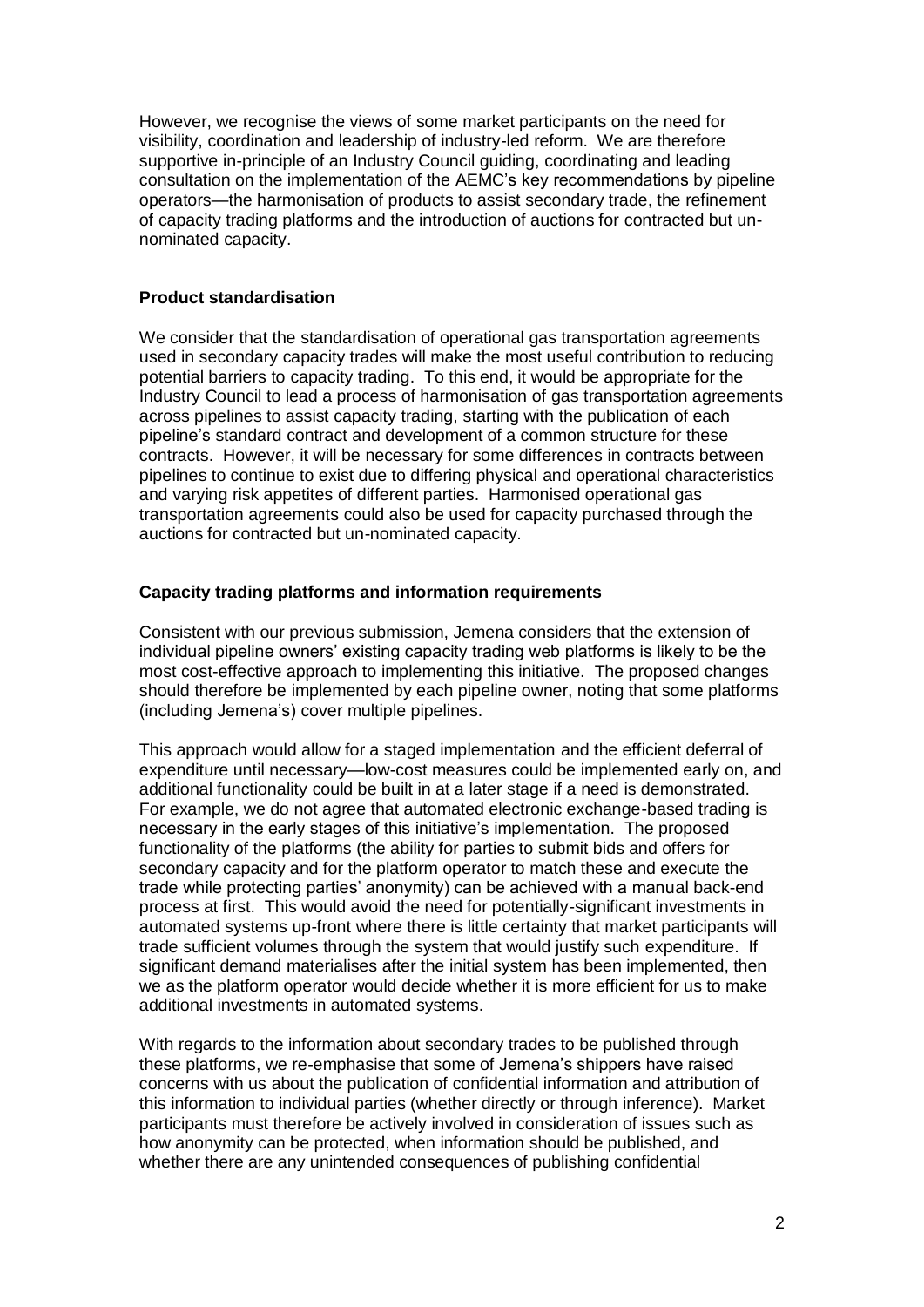information that adversely impact parties' operations in other (non-gas) markets. Consultation on these issues could be led by the Industry Council.

## **Auction for contracted but un-nominated capacity**

In implementing initiatives such as an auction for contracted but un-nominated capacity, there will necessarily be trade-offs between factors such as cost, speed of implementation and service sophistication and complexity. As set out in our previous submission, Jemena considers that an auction for contracted but un-nominated capacity may best be in customers' long-term interests if implemented in a way which is cost-efficient, scalable and meets the market's needs. Allowing a less complex service to be developed initially, with scope for additional development if demand materialises in the future, is important given uncertainties which currently exist about the level of interest parties have in participating in the auction. This would involve auction systems being developed by each pipeline owner, and auctions being run for pipelines individually.

Further consideration of the auction's design elements—such as determining price paid by winning bidder or the number of rounds in the auction—could be undertaken and consulted on in greater detail by the Industry Council in the future, using the Paper and stakeholders' submissions to inform these processes.

# **Implementing the auction**

Jemena agrees with Paper's view on the inappropriateness of auctions for contracted but un-nominated capacity on pipelines that aren't fully contracted. It is strongly in customers' long-term interests to preserve the incentives that have facilitated efficient investment in pipeline infrastructure throughout the eastern gas market to date. The auction of contracted but un-nominated capacity on pipelines that have spare firm capacity risks undermining the incentive for shippers to enter into the long-term agreements necessary to continue to facilitate this investment. Furthermore, as identified in the Paper, the reasons outlined by the AEMC in recommending the auction—to address contractual congestion and to undermine potential market power of pipeline owners in the market for day-ahead capacity—are not applicable to pipelines that are not fully-contracted, as a pipeline owner faces a strong incentive to minimise the risk its asset becomes stranded.

It is important that the interaction between auctions and existing renomination rights is managed appropriately. Further consideration should be given to this issue. however an approach that requires assumptions to be made about the probability of a renomination occurring could be very difficult and controversial in practice. We also believe it important that some form of contribution is provided by users of the auction systems to at least assist in the recovery of costs by platform operators.

In line with our previous submission, we also agree that capacity bought through the auction should be first in the service curtailment order. However, we do not agree with suggestions that as-available rights or services should be phased out. It is unclear why this would be necessary, as the existence of these services would not detract from the auction's ability to allocate contracted but un-nominated capacity on a day-ahead basis and prevent potential discrimination in between shippers—if an as-available service is not used on a particular day, this unused capacity would go to the auction. Although a shipper may be able to have priority rights to some capacity which may otherwise go to the auction, they would only have this by virtue of their